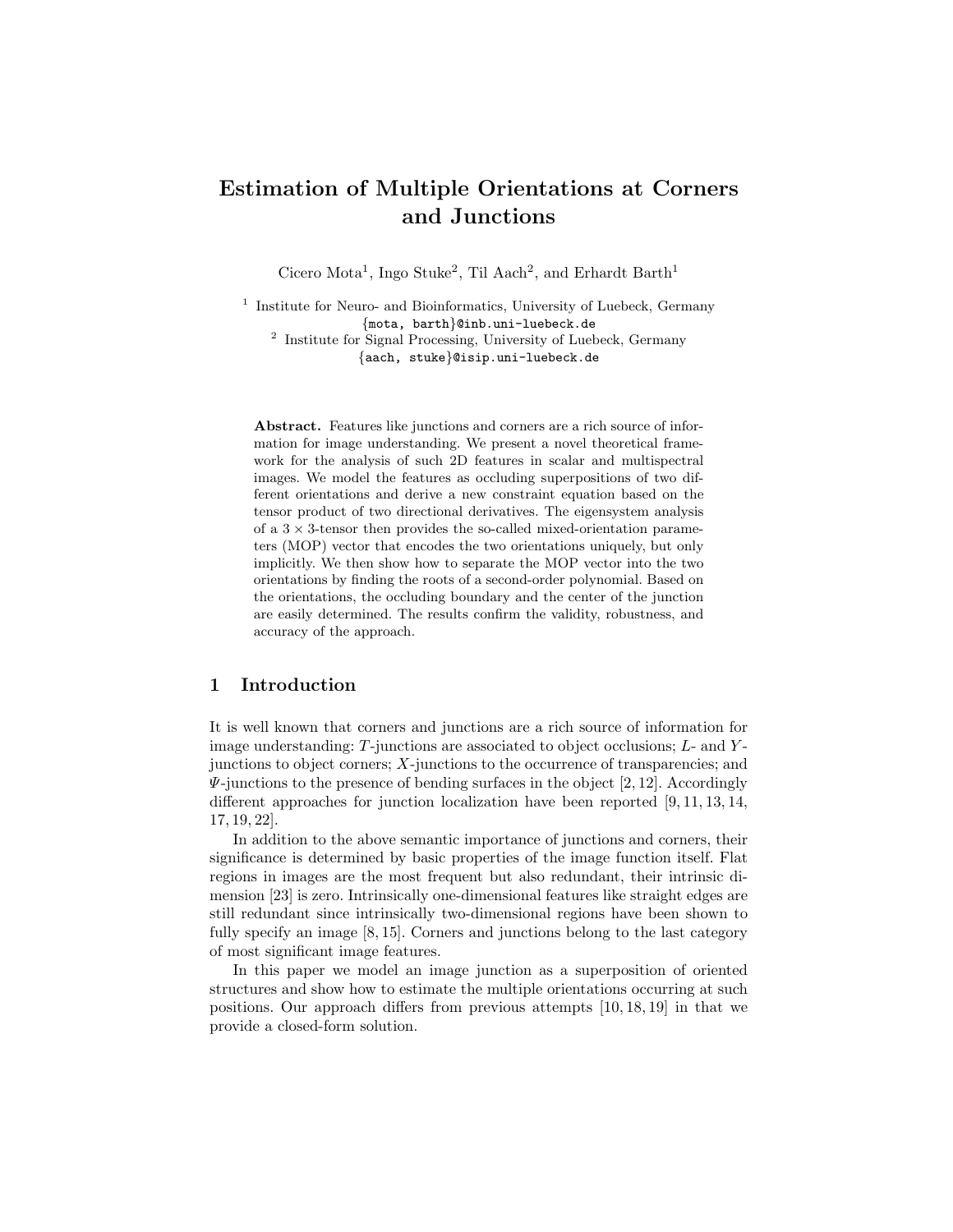Our results are an extension of earlier results that have dealt with the problems of estimating transparent motions [16, 21], occluded motions [5, 4], and multiple orientations in images based on an additive model [20, 1].

# 2 Theoretical Results

Let  $f(x)$  be an image that is ideally oriented in a region  $\Omega$ , i.e., there is a direction (subspace) E of the plane such that  $f(x+v) = f(x)$  for all x, v such that x, x+  $\mathbf{v} \in \Omega$ ,  $\mathbf{v} \in E$ . This is equivalent to

$$
\frac{\partial \mathbf{f}(\mathbf{x})}{\partial \mathbf{v}} = \mathbf{0} \quad \text{for all } \mathbf{x} \in \Omega \text{ and } \mathbf{v} \in E
$$
 (1)

which is a system of q equations for  $f(x) \in \mathbb{R}^q$ . For intensity images  $q = 1$  and for RGB images  $q = 3$ . The direction E can be estimated as the set of vectors that minimize the energy functional

$$
\mathcal{E}(\mathbf{v}) = \int_{\Omega} \left| \frac{\partial \mathbf{f}}{\partial \mathbf{v}} \right|^2 d\Omega = \mathbf{v}^T \mathbf{J} \mathbf{v} , \qquad (2)
$$

where **J** is given by

$$
\mathbf{J} = \int_{\Omega} \begin{bmatrix} \left| \mathbf{f}_x \right|^2 & \mathbf{f}_x \cdot \mathbf{f}_y \\ \mathbf{f}_x \cdot \mathbf{f}_y & \left| \mathbf{f}_y \right|^2 \end{bmatrix} d\Omega \,. \tag{3}
$$

In the above equation,  $\mathbf{f}_x$ ,  $\mathbf{f}_y$  are short notations for  $\partial \mathbf{f}/\partial x$ ,  $\partial \mathbf{f}/\partial y$ .

The tensor **J** is the natural generalization of the structure tensor  $[6, 7, 9]$ , 11] for multi-spectral images. Since J is symmetric and non-negative, Eq. (1) is equivalent to  $Jv = \lambda v, v \neq 0$ , where ideally  $\lambda = 0$ . This implies that E is the null-eigenspace of J and in practice estimated as the eigenspace associated to the smallest eigenvalues of J. Confidence for the estimation can thus be derived from the eigenvalues (or, equivalently, scalar invariants) of  $J$  (see [16]): two small eigenvalues correspond to flat regions of the image; only one small eigenvalue to the presence of oriented structures; and two significant eigenvalues to the presence of junctions or other 2D structures. Below we show how to estimate the orientations at junctions where two oriented structures predominate.

#### 2.1 Multiple Orientations

Let  $\Omega$  be a region of high confidence for a junction. We model junctions by the following constraint on  $f(x)$  that is the occluded superposition

$$
\mathbf{f}(\mathbf{x}) = \chi(\mathbf{x})\mathbf{g}_1(\mathbf{x}) + (1 - \chi(\mathbf{x}))\mathbf{g}_2(\mathbf{x}), \qquad (4)
$$

where  $\mathbf{g}_1(\mathbf{x}), \mathbf{g}_2(\mathbf{x})$  are ideally oriented with directions  $\mathbf{u} = (u_x, u_y)^T$  and  $\mathbf{v} =$  $(v_x, v_y)^T$  respectively; and  $\chi(\mathbf{x})$  is the characteristic function of some half-plane P through the 'center' (to be defined later) of the junction. This model is appropriate for the local description of junction types  $T, L$  and  $\Psi$ . X-junctions better fit a transparent model and have been treated in [1, 20].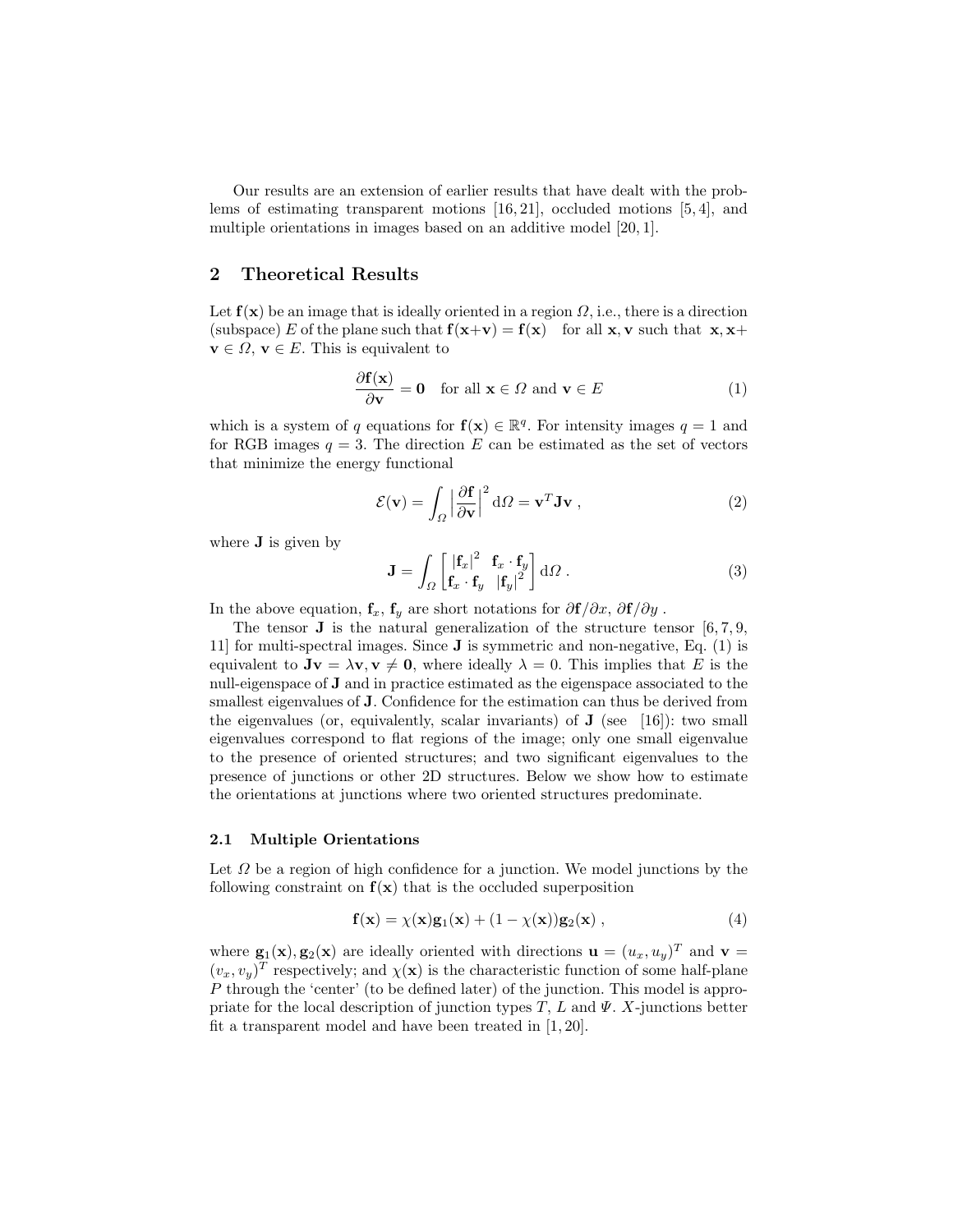The Constraint Equation. To estimate two orientations in  $\Omega$ , we observe that Eq. (4) is equivalent to

$$
\mathbf{f}(\mathbf{x}) = \begin{cases} \mathbf{g}_1(\mathbf{x}) & \text{if } \mathbf{x} \in P \\ \mathbf{g}_2(\mathbf{x}) & \text{otherwise.} \end{cases}
$$
 (5)

Therefore,  $\frac{\partial f(x)}{\partial u} = 0$  if x is inside of P and  $\frac{\partial f(x)}{\partial v} = 0$  if x is outside of P. From the above we can draw the important and, as we shall see, very useful conclusion that the expression

$$
\frac{\partial \mathbf{f}(\mathbf{x})}{\partial \mathbf{u}} \otimes \frac{\partial \mathbf{f}(\mathbf{x})}{\partial \mathbf{v}} = \mathbf{0}
$$
 (6)

is valid everywhere except for the border of  $P$  where it may differ from zero. The symbol  $\otimes$  denotes the tensor product of two vectors. Eq. (6) may not hold at the border of P because there the derivatives of the characteristic function  $\chi(\mathbf{x})$  are not defined. This is not the case if **u** and the border of P have the same direction, e.g. in case of a  $T$ -junction. Given Eq.  $(6)$ , the tensor product should be symmetric in **u** and **v**. Since in practice symmetry might be violated, we expand the symmetric part of the above tensor product to obtain

$$
c_{xx}\mathbf{f}_x \otimes \mathbf{f}_x + \frac{c_{xy}}{2}(\mathbf{f}_x \otimes \mathbf{f}_y + \mathbf{f}_y \otimes \mathbf{f}_x) + c_{yy}\mathbf{f}_y \otimes \mathbf{f}_y = \mathbf{0}
$$
\n(7)

where

$$
c_{xx} = u_x v_x, \quad c_{yy} = u_y v_y, \quad c_{xy} = u_x v_y + u_y v_x. \tag{8}
$$

Note that for an image with  $q$  spectral components, the system in Eq.  $(7)$  has  $q(q + 1)/2$  equations, which makes the system over-constrained if  $q > 2$ . The vector  $\mathbf{c} = (c_{xx}, c_{xy}, c_{yy})^T$  is the so-called mixed orientation parameters vector and is an implicit representation of the two orientations.

Estimation of the Mixed Orientation Parameters. An estimator of the mixed orientation parameters is obtained by a least-squares procedure that finds the minimal points of the energy functional

$$
E(\mathbf{c}) = \int_{\Omega} \|c_{xx}\mathbf{f}_x \otimes \mathbf{f}_x + \frac{c_{xy}}{2} (\mathbf{f}_x \otimes \mathbf{f}_y + \mathbf{f}_y \otimes \mathbf{f}_x) + c_{yy}\mathbf{f}_y \otimes \mathbf{f}_y\|^2 d\Omega, \qquad (9)
$$

i.e.,  $\bf{c}$  is estimated as an eigenvector  $\hat{\bf{c}}$  associated to the smallest eigenvalue of

$$
\mathbf{J}_2 = \int_{\Omega} \begin{bmatrix} |\mathbf{f}_x|^4 & |\mathbf{f}_x|^2 \mathbf{f}_x \cdot \mathbf{f}_y & |\mathbf{f}_x \cdot \mathbf{f}_y|^2 \\ |\mathbf{f}_x|^2 \mathbf{f}_x \cdot \mathbf{f}_y & \frac{1}{2} (|\mathbf{f}_x|^2 |\mathbf{f}_y|^2 + |\mathbf{f}_x \cdot \mathbf{f}_y|^2) & |\mathbf{f}_y|^2 \mathbf{f}_x \cdot \mathbf{f}_y \\ |\mathbf{f}_x \cdot \mathbf{f}_y|^2 & |\mathbf{f}_y|^2 \mathbf{f}_x \cdot \mathbf{f}_y & |\mathbf{f}_y|^4 \end{bmatrix} d\Omega . \qquad (10)
$$

The actual region of integration can be kept smaller for multi-spectral images since the system in Eq. (7) is over-constrained in this case. Note, however, that  $\hat{\mathbf{c}}$  represents two orientations only if it is consistent with Eq. (8). This is the case if and only if  $c_{xy}^2 - 4c_{xx}c_{yy} > 0$ .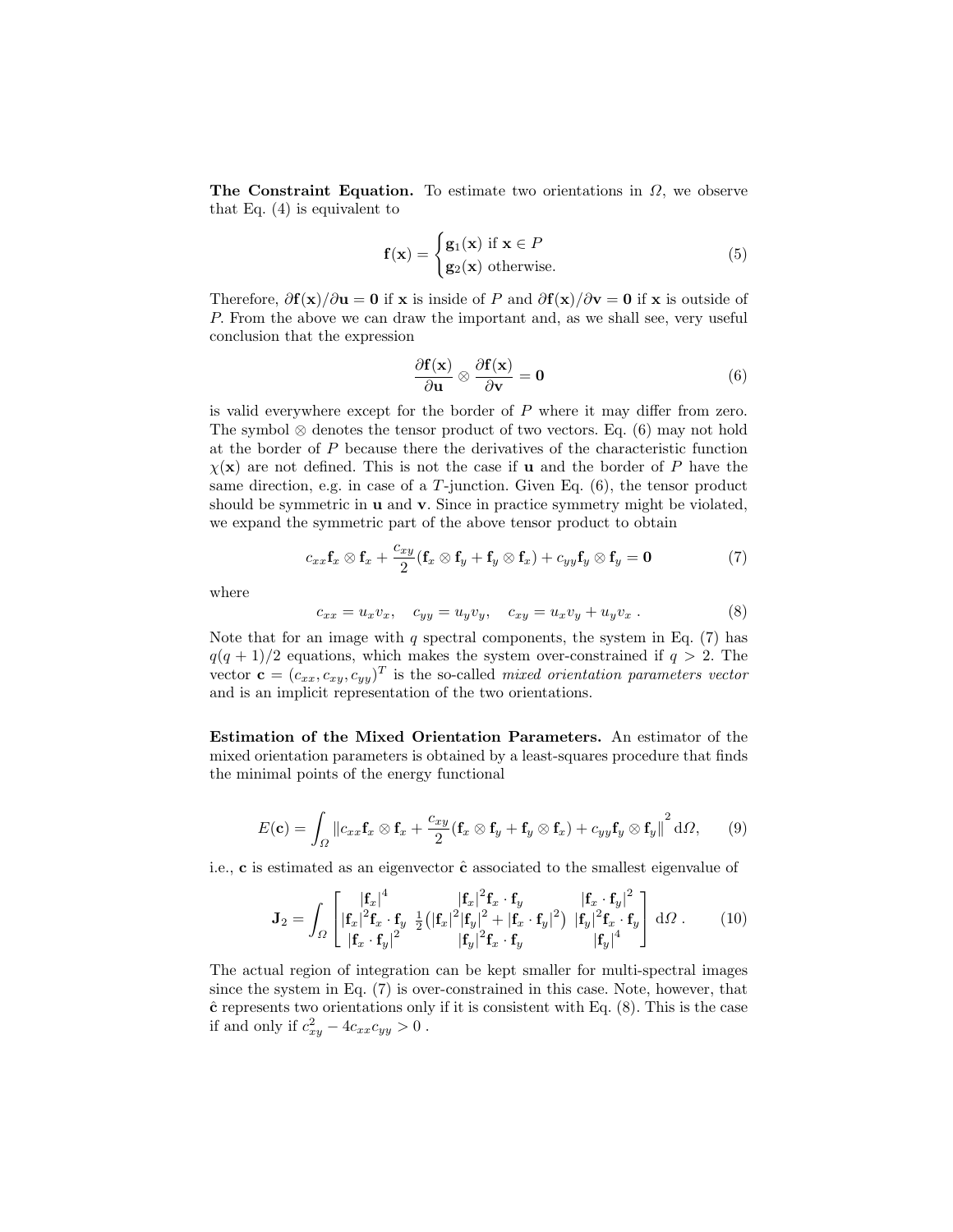Separation of the Orientations. To separate the orientations it suffices to know the matrix

$$
\boldsymbol{C} = \begin{bmatrix} u_x v_x & u_x v_y \\ u_y v_x & u_y v_y \end{bmatrix} \tag{11}
$$

because its rows represent one orientation and its columns the other, cf. [1] for the case of transparency. Since we already know that  $c_{xx} = u_x v_x$  and  $c_{yy} = u_y v_y$ , we need to only obtain  $z_1 = u_x v_y$  and  $z_2 = u_y v_x$ . For this, observe that  $z_1 + z_2 = c_{xy}$  and  $z_1z_2 = c_{xx}c_{yy}$ . Therefore,  $z_1, z_2$  are the roots of

$$
Q_2(z) = z^2 - c_{xy}z + c_{xx}c_{yy} . \t\t(12)
$$

Pruning of the Orientation Fields. After the separation, each point of a junction neighborhood has two directions assigned to it, see Fig. 1 (b,e) and Fig. 2 (b,e). Since only one of these is correct, we need to prune the other. For this, we observe that at each position only one of the equations

$$
\partial \mathbf{f}(\mathbf{x})/\partial \mathbf{u} = \mathbf{0}, \quad \partial \mathbf{f}(\mathbf{x})/\partial \mathbf{v} = \mathbf{0}
$$
 (13)

is valid. To prune the wrong vector at a given position p, we first compute the local histogram of the orientations in a small neighborhood  $(3 \times 3 \text{ pixels})$  of p and separate the two orientations by the median. We then assign to p the correct direction depending on which equation in (13) is better satisfied in the sense that the sum of squares is lowest. This is equivalent to a procedure that would choose the direction of smallest variation of the image  $f(x)$ .

Junction Localization. Since measures of confidence only give us a region where multiple orientations can occur, it is useful to have a method for deciding which point in this region is actually the center of the junction. We follow the approach in [9] for the localization of the junction. Let  $\Omega$  represent a region of high confidence for a junction. For an ideal junction located at **p** we have

$$
df_{\mathbf{x}}(\mathbf{x} - \mathbf{p}) = \mathbf{0} \tag{14}
$$

where  $df_x$  is the Jacobian matrix of  $f(x)$ . The center of the junction is therefore defined and estimated as the minimal point of

$$
\int_{\Omega} |\mathrm{d} \mathbf{f}_{\mathbf{x}}(\mathbf{x} - \mathbf{p})|^2 \, \mathrm{d} \Omega \tag{15}
$$

which gives

$$
\hat{\mathbf{p}} = \mathbf{J}^{-1}\mathbf{b}, \text{ where } \mathbf{b} = \int_{\Omega} d\mathbf{f}_{\mathbf{x}}^{T} d\mathbf{f}_{\mathbf{x}} \mathbf{x} d\Omega.
$$
 (16)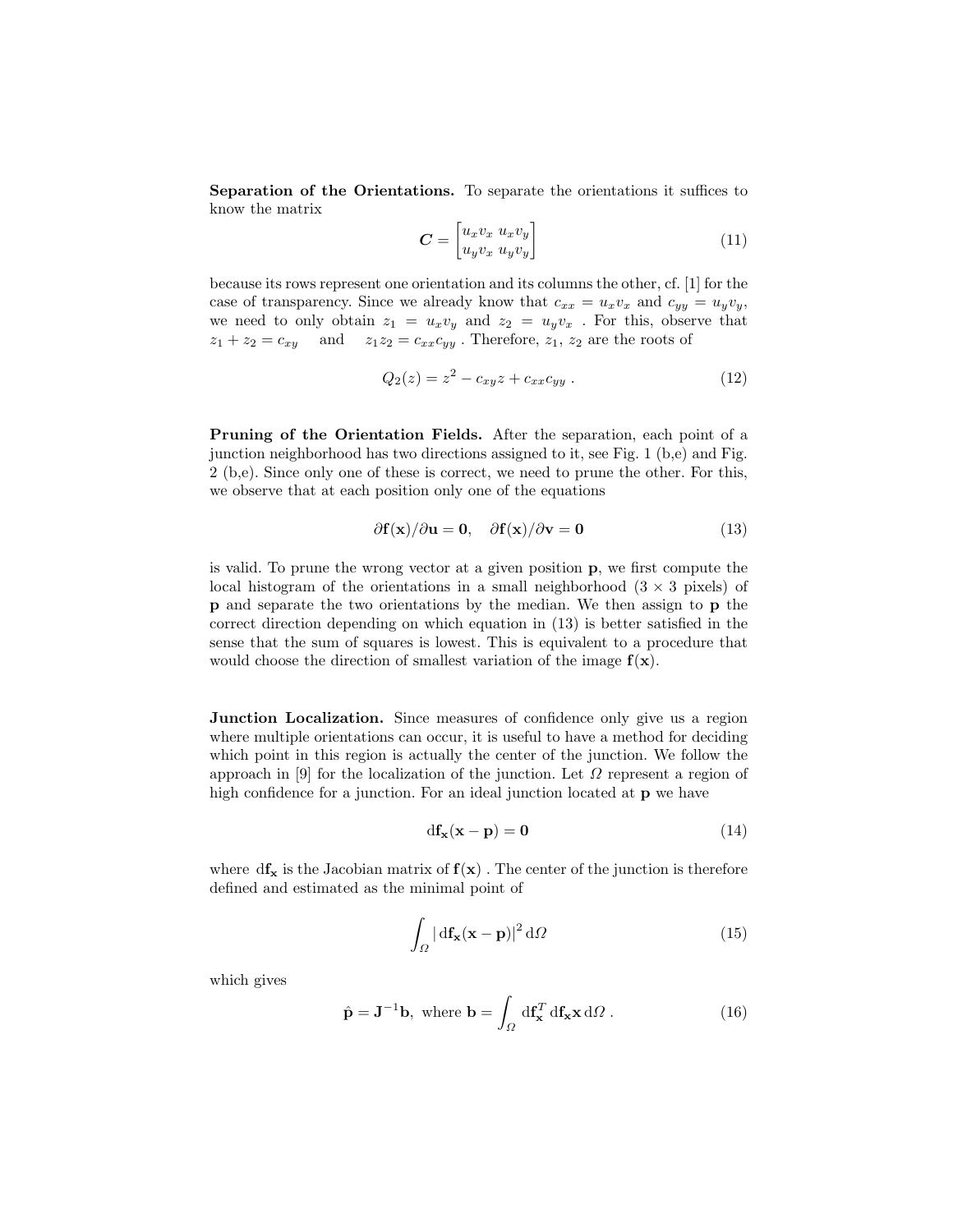

Fig. 1. Synthetic example: panel (a) depicts a sinusoidal pattern (b) the estimated orientations for the marked region and (c) the orientations after pruning. Real example: panel (d) shows a picture of a house; (e) and (f) are analogous to (b) and (c) above.

# 3 Results

Fig. 1 depicts the results of the estimation of single and double orientations in a synthetic and a natural image. In panel (a) two oriented sinusoidal patterns were combined to form T-junctions along the main diagonal of the image to which Gaussian white noise was added (SNR of 25 dB). The estimated orientations for the selected region in (a) are shown in panel (b). Note that in a region around the T-junction two orientations are estimated at each pixel. Panel (c) shows the result obtained after the pruning process. Note that the occluding boundary and the orientations on both sides of the boundary are well estimated. Panel (d) depicts an natural image with many oriented regions and junctions. The estimated orientations for the selected region in (d) are shown in panel (e). The orientations after the pruning process are depicted in panel (f).

Fig. 2 presents results for L-junctions of different angles. Panel (a) depicts the letter 'A' (image with additive Gaussian noise, SNR of 25 dB). In panel (d) a segmentation of the 'A' in terms of the number of estimated orientations is shown: white for no orientation, black for one, and gray for two orientations. Note that, around all corners of the letter, two orientations are found. The estimated orientations for the upper-left corner of the 'A' are shown in panels (b) (before pruning) and (c) (after pruning). Panel (e) depicts the estimated orientations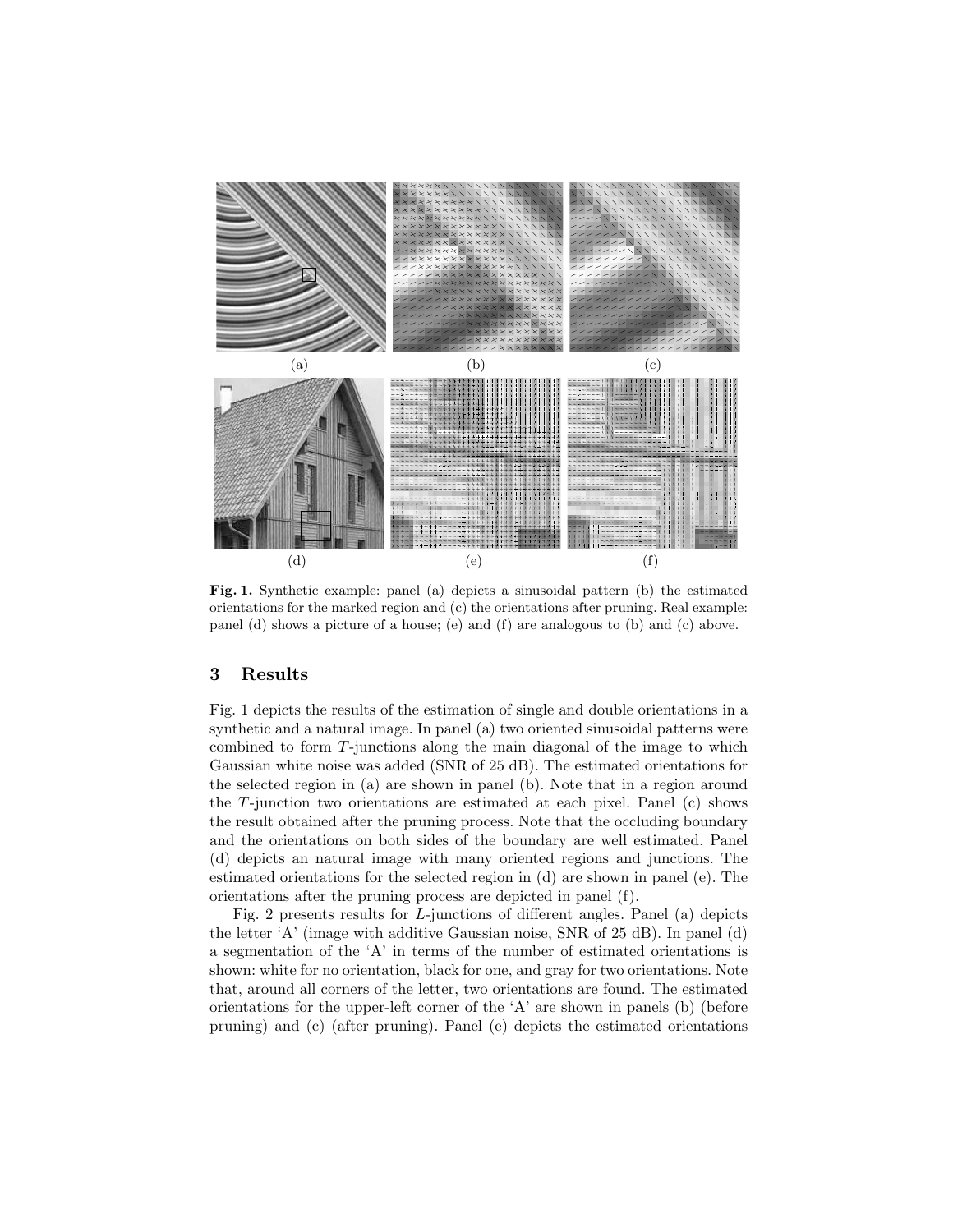

Fig. 2. Panel (a) shows the 'A'-letter input image, estimated orientations before and after pruning are shown in (b) and (c) respectively for the upper left corner of the  $A'$ . Panel (d) depicts the segmentation in terms of the number of observed orientations (see text), (e) the estimated orientations for the corner with the smallest angle, and (f) indicates the corner location estimated according to Eq. (16) and the two orientations at that location.

for the corner of the 'A' with the smallest angle. Pixels with two orientations are then used according Eq. (16) to locate the corner position. The result is indicated by the cross in panel (f) which also shows the corresponding orientations at the corner location.

In all examples, we first search for at least one single orientation. If confidence for at least one orientation is low, we search for double orientations. Confidence is based on the invariants of  $J_N$  according to [16]. Thus, for  $J_1$ , the confidence is based on the invariants of  $J_N$  according to [16]. Thus, for  $J_1$ , the confidence<br>criteria are  $H > \epsilon$  and  $\sqrt{K} < c_1H$ . For  $J_2$ , the confidence criterion for two<br>criterion is  $\sqrt[3]{K} \leq c_1 \sqrt[2]{G}$ . The number II K criteria are  $H > \epsilon$  and  $\sqrt{K} < c_1 H$ . For  $J_2$ , the confidence criterion for two<br>orientations is  $\sqrt[3]{K} < c_2 \sqrt[3]{S}$ . The numbers H, K and S are the invariants, i.e., the trace, the determinant, and the sum of the diagonal minors of  $J_{1,2}$ . For the examples in Fig. 1, we used an integration window size of  $11 \times 11$  pixels,  $c_1 = 0.5$ ,  $c_2 = 0.6$ ., and  $\epsilon = 0.001$ . For the example in Fig. 2, we used a integration-window size of  $7 \times 7$  pixels,  $c_1 = 0.4$ ,  $c_2 = 0.6$ , and  $\epsilon = 0.01$ . The above parameter settings have been found experimentally. Derivatives were taken with a  $[-1, 0, 1]^T[1, 1, 1]$ kernel in  $x-$  and analogously in  $y$  direction.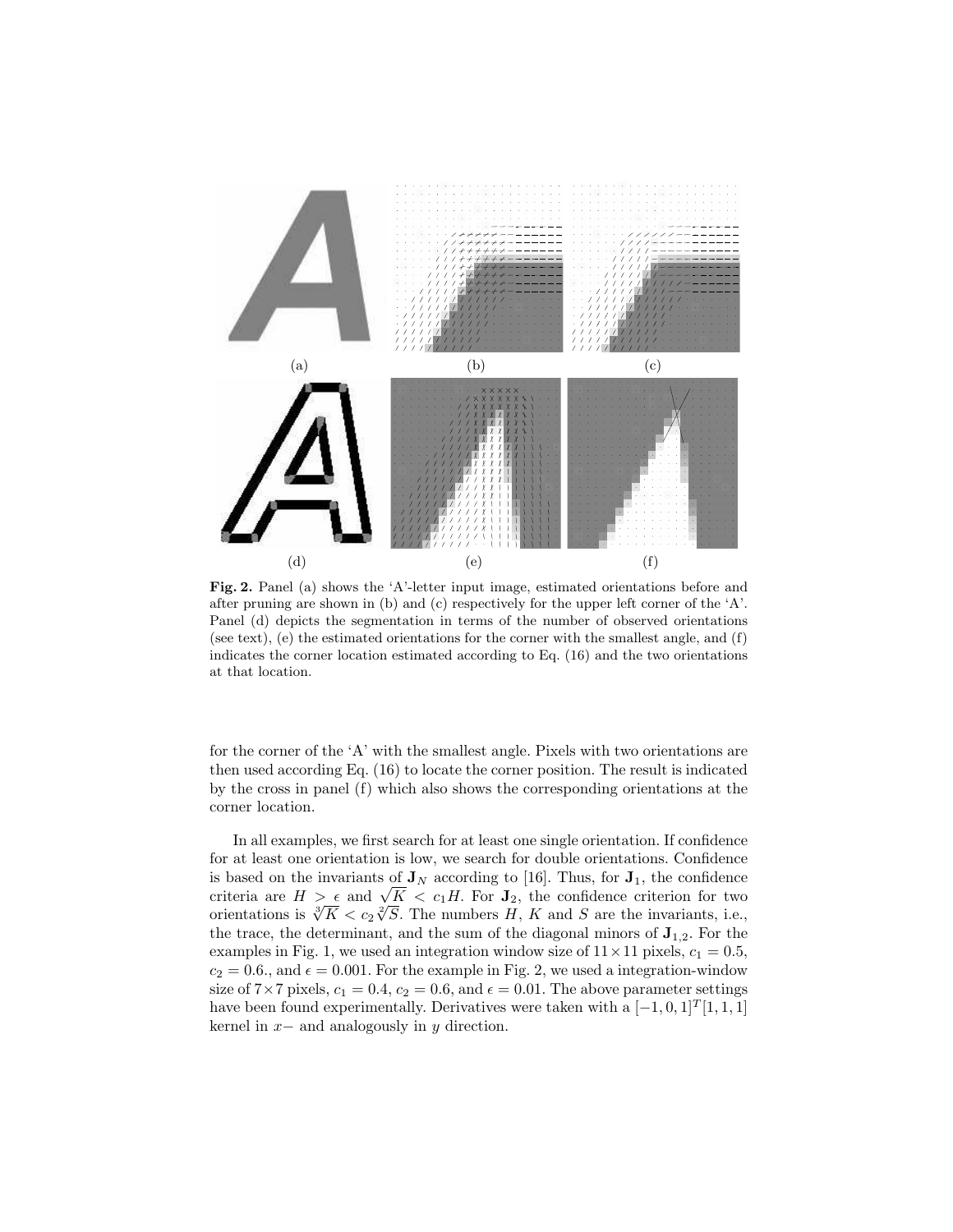### 4 Conclusions

We have presented a straightforward and accurate method for the estimation of two orientations at image features that satisfy an occlusion model. Typical features are corners and various kinds of junctions that occur frequently in natural images. The method is straightforward because it only involves first-order derivatives and has closed-form solutions. Iterative procedures are not involved, unless one chooses to estimate the eigenvectors of a  $3 \times 3$  tensor iteratively. This can be avoided as shown in [3]. The method is accurate because junctions and corners are well described by the occlusion model that we use and because we have found the proper constraint that results from the occlusion model and an analytical solution. Our results confirm this and can be further improved.

An obvious improvement is the use of optimized derivative kernels. Derivatives could also be replaced by more general filters as a consequence of results obtained in [16]. Based on a straightforward extension of our approach, one could estimate more than two orientations.

We have formulated our results such as to include multi-spectral images in a natural but non-trivial way. If  $q$  is the number of colors, the constraint that we use consists of  $q(q+1)/2$  equations. This implies that for only two colors we already have a well conditioned system and can use even smaller neighborhoods for the estimation of two orientations. Forthcoming results will show the benefit of using multi-spectral images.

The benefits of using corners and junctions for image analysis, registration, tracking etc. have often been highlighted. The estimation of the orientations that form these features may add further robustness and new kinds of invariant features. It might, for example, be easier to register a junction in terms of its orientations since the orientations will change less than the appearance and other features of the junction. The orientations seem especially useful as they can now be well estimated with little computational effort.

Acknowledgment. Work is supported by the *Deutsche Forschungsgemein*schaft under Ba 1176/7-2.

# References

- 1. T. Aach, I. Stuke, C. Mota, and E. Barth. Estimation of multiple local orientations in image signals. In Proc. IEEE Int. Conf. Acoustics, Speech and Signal Processing, Montreal, Canada, May 17–21, 2004. To appear.
- 2. E. H. Adelson. Lightness perception and lightness illusions. In M. Gazzaniga, editor, The New Cognitive Neurosciences, pages 339–51. MIT Press, 2000.
- 3. E. Barth. The minors of the structure tensor. In G. Sommer, editor, Mustererkennung 2000, pages 221–228. Springer, Berlin, 2000.
- 4. E. Barth, I. Stuke, T. Aach, and C. Mota. Spatio-temporal motion estimation for transparency and occlusion. In Proc. IEEE Int. Conf. Image Processing, volume III, pages 69–72, Barcelona, Spain, Sept. 14–17, 2003. IEEE Signal Processing Soc.